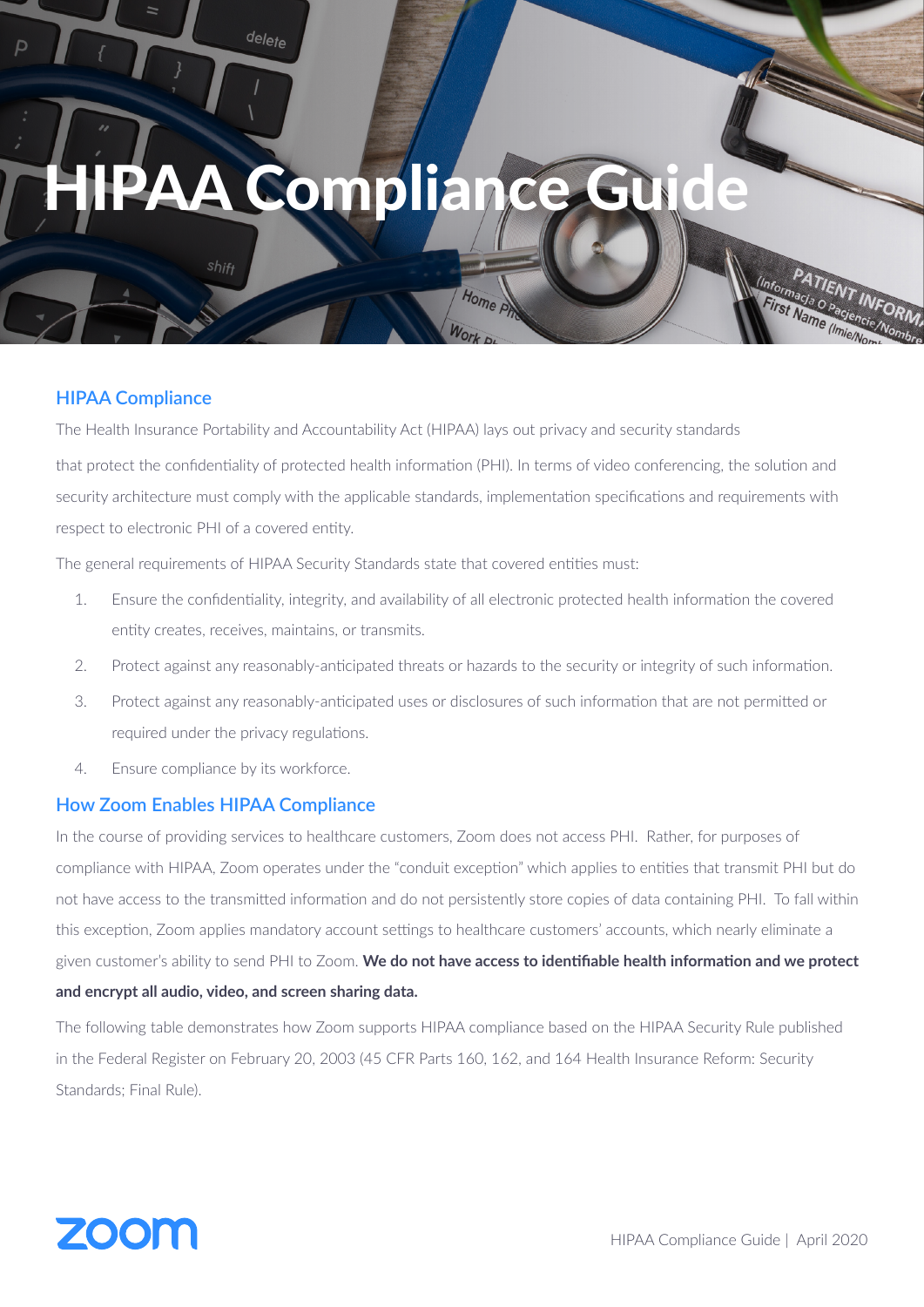### **Access Control:**

- Implement technical policies and procedures for electronic information systems that maintain electronic protected health information to allow access only to authorized persons or software programs.
- Unique User Identification: Assign a unique name and/or number for identifying and tracking user identity.
- **Emergency Access Procedure: Establish** (and implement as needed) procedures for obtaining necessary electronic health information during an emergency.
- Automatic Logoff: Implement electronic procedures that terminate an electronic session after a predetermined time of inactivity.
- Encryption and Decryption: Implement a mechanism to encrypt and decrypt electronic protected health information.

# **HIPPA Standard How Zoom Supports the Standard**

- Meeting data transmitted across the network is protected using a unique Advanced Encryption Standard (AES) with a 256-bit key generated and securely distributed to all participants at the start of each session.
- Multi-layered access control for owner, admin, and members.
- Web and application access are protected by verified email address and password.
- Meeting access is password protected.
- Meetings are not listed publicly.
- Zoom leverages a redundant and distributed architecture to offer a high level of availability and redundancy. In addition, Zoom regularly performs snapshots of our data and can quickly assist the customer with data restoration and access to their data kept in Zoom's cloud.
- Meeting host can easily disconnect attendees or terminate sessions in progress.
- Host can lock a meeting in progress
- Meeting ends automatically with timeouts.

## Audit Controls:

- Implement hardware, software, and/or procedural mechanisms that record and examine activity in information systems that contain or use electronic protected health information.
- Meeting connections traverse Zoom's secured and distributed infrastructure.
- Meeting connections are logged for audio and quality-of-service purposes.
- Account admins have secured access to meeting management and reports.

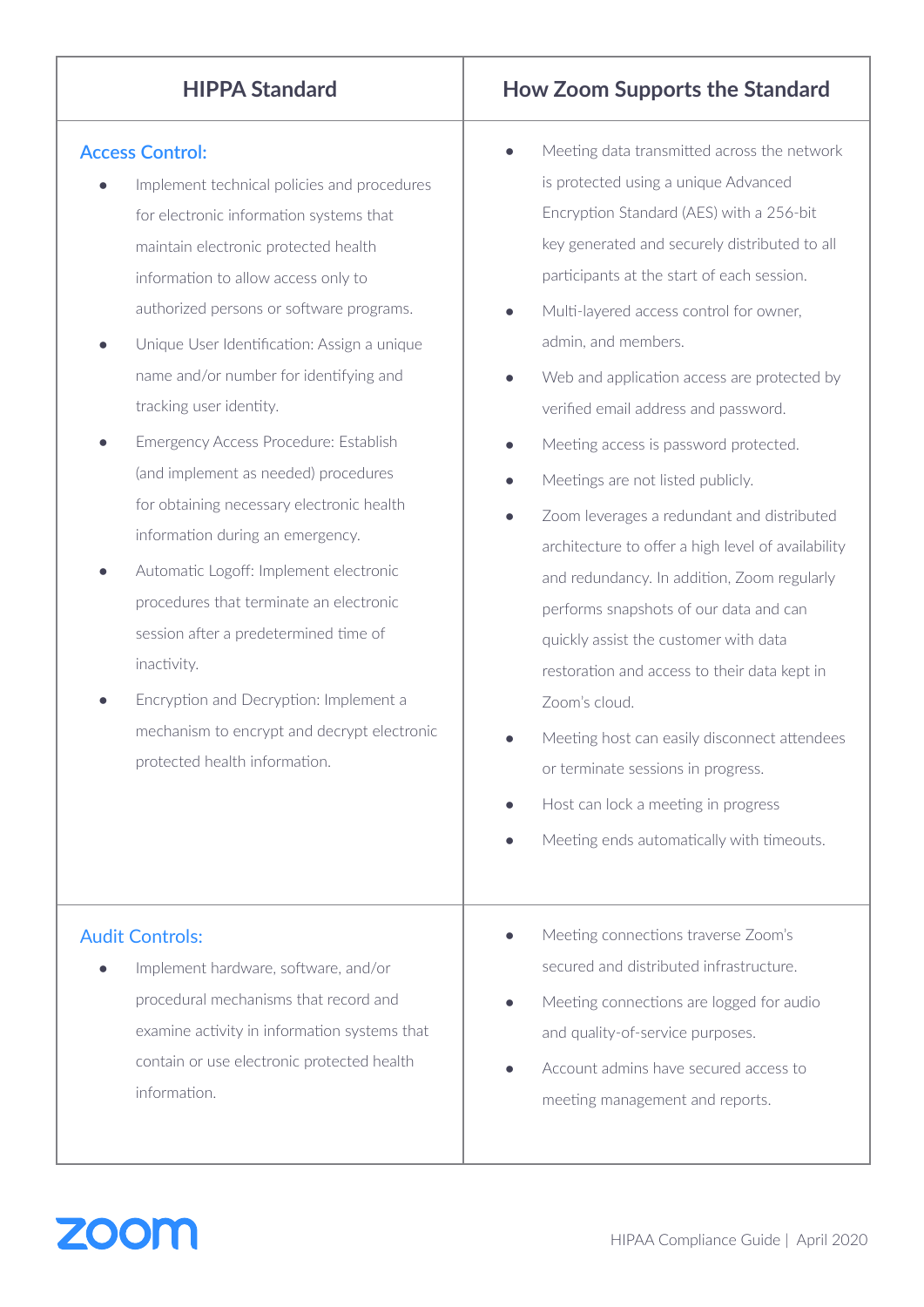| Integrity:                                                                                                                                                                                           | Multilayer integration protection is designed                                                                                                                                                                                                           |
|------------------------------------------------------------------------------------------------------------------------------------------------------------------------------------------------------|---------------------------------------------------------------------------------------------------------------------------------------------------------------------------------------------------------------------------------------------------------|
| Implement policies and procedures to protect                                                                                                                                                         | to protect both data and service layers.                                                                                                                                                                                                                |
| electronic protected health information from                                                                                                                                                         | Controls are in place to protect data in                                                                                                                                                                                                                |
| improper alteration or destruction.                                                                                                                                                                  | motion and at-rest.                                                                                                                                                                                                                                     |
| <b>Integrity Mechanism:</b><br>Mechanism to authenticate electronic<br>protected health information.<br>Implemented methods to corroborate that<br>information has not been destroyed of<br>altered. | Application executables are digitally signed.<br>Data transmission is protected using HMAC-<br>SHA-256 message authentication codes.                                                                                                                    |
| <b>Person or Entity Authentication:</b><br>Verify that the person or entity seeking<br>access is the one claimed.                                                                                    | Web and application access are protected by<br>verified email and password.<br>Meeting host must log in to Zoom using a<br>unique email address and account password.<br>Access to desktop or window for screen<br>sharing is under the host's control. |
| <b>Transmission Security:</b>                                                                                                                                                                        | Data encryption protects against passive                                                                                                                                                                                                                |
| Protect electronic health information that is                                                                                                                                                        | and active attacks on confidentiality                                                                                                                                                                                                                   |
| being transmitted over a network.                                                                                                                                                                    | Data transmission is protected using                                                                                                                                                                                                                    |
| Integrity controls: Ensure that protected                                                                                                                                                            | HMAC-SHA-256 message authentication                                                                                                                                                                                                                     |
| health information is not improperly                                                                                                                                                                 | codes.                                                                                                                                                                                                                                                  |
| modified without detection.                                                                                                                                                                          | Zoom employs industry-standard Advanced                                                                                                                                                                                                                 |
| Encryption: Encrypt protected health                                                                                                                                                                 | Encryption Standard (AES) encryption                                                                                                                                                                                                                    |
| information.                                                                                                                                                                                         | using 256-bit keys to protect meetings.                                                                                                                                                                                                                 |

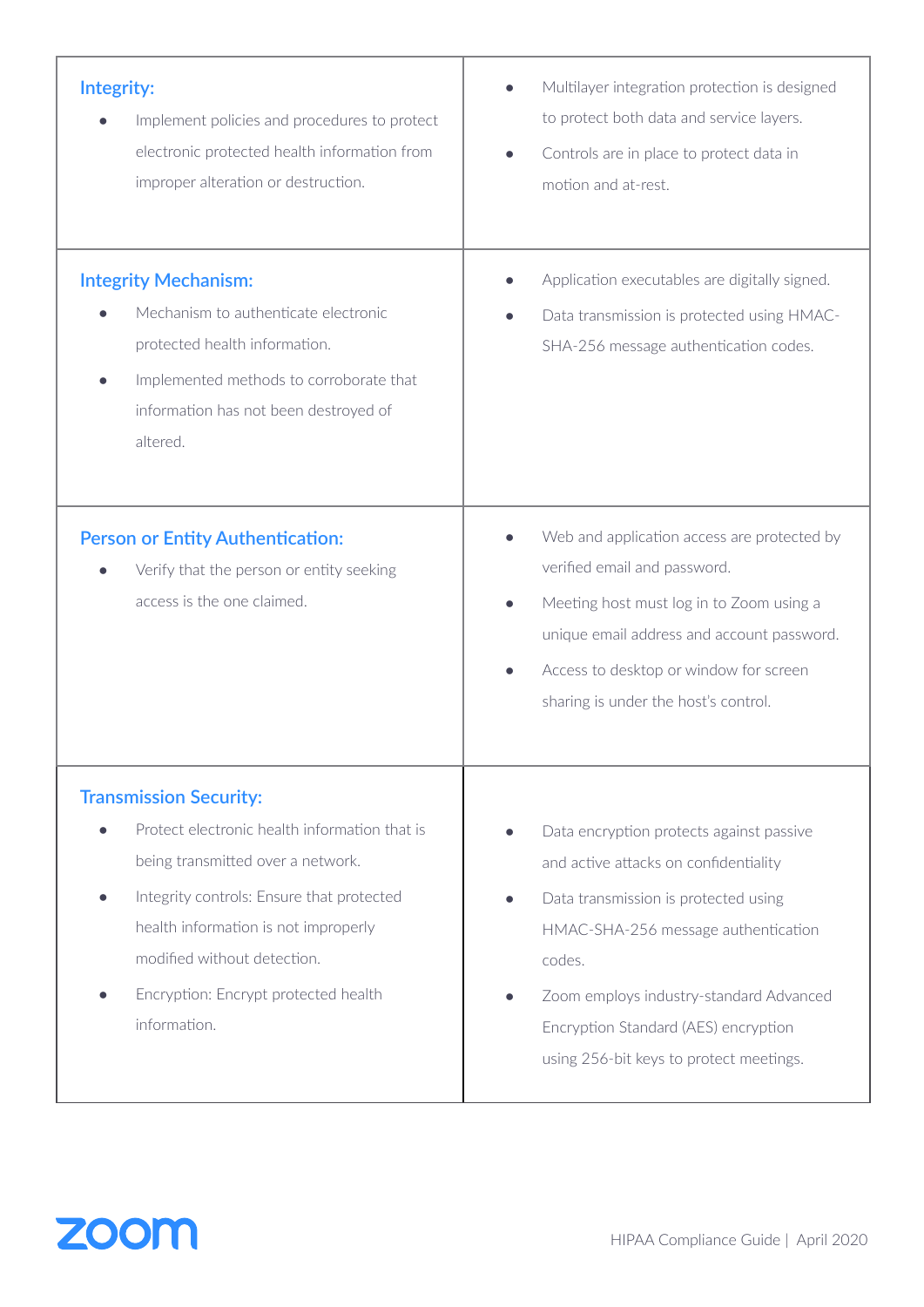#### **Security and Encryption**

Only members invited by account administrators can host Zoom meetings in accounts with multiple members. The host controls meeting attendance through the use of meeting IDs and passwords. Each meeting has only one host unless a cohost is purposefully added by the host. The host can screen share or lock screen sharing. The host has complete control of the meeting and meeting attendees, with features such as lock meeting, expel attendees, mute/unmute all, lock screen sharing, and end meeting.

Zoom employs industry-standard end-to-end Advanced Encryption Standard (AES) encryption using 256-bit keys to protect meetings. Zoom encryption fully complies with HIPAA Security Standards to ensure the security and privacy of patient data.

#### **Screen Sharing in Healthcare**

Medical professionals and authorized healthcare partners can use Zoom to meet with patients and other healthcare professionals to screen-share health records and other resources. Screen sharing transmits encrypted screen capture along with mouse and keyboard strokes only. Screen sharing is cannot be recorded and, therefore, is not stored or otherwise accessible by Zoom in the Zoom environment.

#### **HIPAA Certification**

Currently, the agencies that certify health technology – the Office of the National Coordinator for Health Information Technology and the National Institute of Standards and Technology – do "not assume the task of certifying software and off-the-shelf products" (p. 8352 of the Security Rule), nor accredit independent agencies to do HIPAA certifications. Additionally, the HITECH Act only provides for testing and certification of Electronic Health Records (EHR) programs and modules.

Thus, as Zoom is not an EHR software or module, our type of technology is not certifiable by these unregulated agencies.